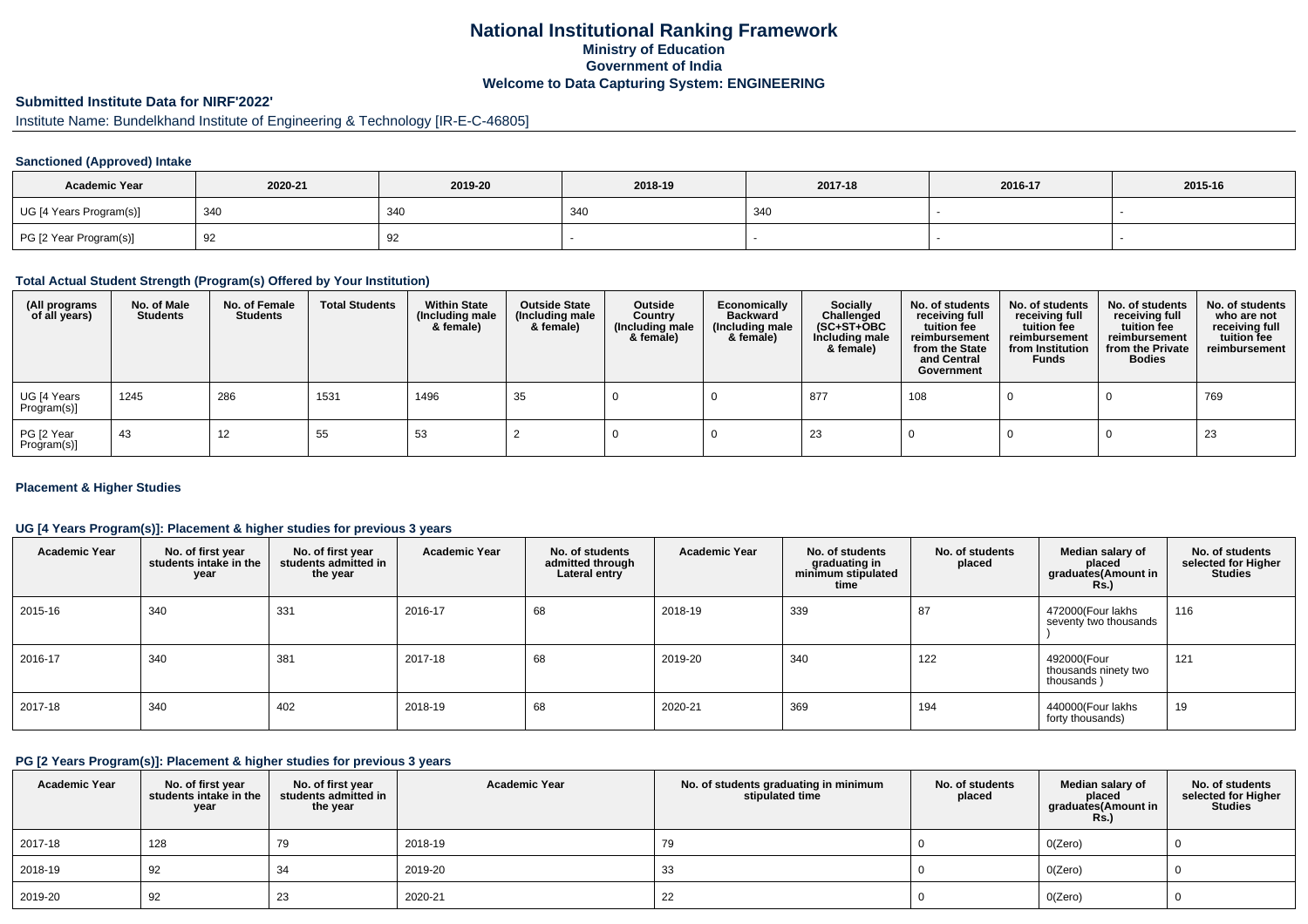#### **Ph.D Student Details**

| Ph.D (Student pursuing doctoral program till 2020-21 Students admitted in the academic year 2020-21 should not be entered here.) |             |                                                            |         |  |  |  |  |
|----------------------------------------------------------------------------------------------------------------------------------|-------------|------------------------------------------------------------|---------|--|--|--|--|
| <b>Total Students</b>                                                                                                            |             |                                                            |         |  |  |  |  |
| Full Time                                                                                                                        |             | 11                                                         |         |  |  |  |  |
| Part Time                                                                                                                        |             |                                                            |         |  |  |  |  |
|                                                                                                                                  |             | No. of Ph.D students graduated (including Integrated Ph.D) |         |  |  |  |  |
|                                                                                                                                  | 2020-21     | 2019-20                                                    | 2018-19 |  |  |  |  |
| Full Time                                                                                                                        | $1^{\circ}$ | 14                                                         | 14      |  |  |  |  |
| Part Time                                                                                                                        |             |                                                            |         |  |  |  |  |

# **Financial Resources: Utilised Amount for the Capital expenditure for previous 3 years**

| <b>Academic Year</b>                                                                                                                                                                      | 2020-21                                                      | 2019-20                                                     | 2018-19                                                       |  |  |  |  |  |
|-------------------------------------------------------------------------------------------------------------------------------------------------------------------------------------------|--------------------------------------------------------------|-------------------------------------------------------------|---------------------------------------------------------------|--|--|--|--|--|
|                                                                                                                                                                                           | <b>Utilised Amount</b>                                       | <b>Utilised Amount</b>                                      | <b>Utilised Amount</b>                                        |  |  |  |  |  |
| Annual Capital Expenditure on Academic Activities and Resources (excluding expenditure on buildings)                                                                                      |                                                              |                                                             |                                                               |  |  |  |  |  |
| Library (Books, Journals and e-Resources only)<br>248000 (Two lakhs forty eight thousands)                                                                                                |                                                              | 6208000 (Sixty two lakhs eight thousands)                   | 96000 (Ninety six thousands)                                  |  |  |  |  |  |
| New Equipment and software for Laboratories                                                                                                                                               | 9652000 (Ninety six lakhs fifty two thousands)               | 5253100 (Fifty two lakhs fifty three thousands one hundred) | 6350000 (Sixty three lakhs fifty thousands)                   |  |  |  |  |  |
| <b>Engineering Workshops</b>                                                                                                                                                              | 100000 (One lakh)                                            | 400000 (Four lakhs)                                         | 500000 (Five lakhs)                                           |  |  |  |  |  |
| Other expenditure on creation of Capital Assets (For setting up<br>classrooms, seminar hall, conference hall, library, Lab, Engg<br>workshops excluding expenditure on Land and Building) | 48244000 (Four crores eighty two lakhs forty four thousands) | 51509000 (Five crores fifteen lakhs nine thousands)         | 116519000 (Eleven crores sixty five lakhs nineteen thousands) |  |  |  |  |  |

# **Financial Resources: Utilised Amount for the Operational expenditure for previous 3 years**

| <b>Academic Year</b>                                                                                                                                                                            | 2020-21                                                                | 2019-20                                                         | 2018-19                                                       |  |  |  |  |  |
|-------------------------------------------------------------------------------------------------------------------------------------------------------------------------------------------------|------------------------------------------------------------------------|-----------------------------------------------------------------|---------------------------------------------------------------|--|--|--|--|--|
|                                                                                                                                                                                                 | <b>Utilised Amount</b>                                                 | <b>Utilised Amount</b>                                          | <b>Utilised Amount</b>                                        |  |  |  |  |  |
| <b>Annual Operational Expenditure</b>                                                                                                                                                           |                                                                        |                                                                 |                                                               |  |  |  |  |  |
| Salaries (Teaching and Non Teaching staff)                                                                                                                                                      | 134988000 (Thirteen crores forty nine lakhs eighty eight<br>thousands) | 156404000 (Fifteen crores sixty four lakhs four thousands)      | 116602000 (Eleven crores sixty six lakhs two thousands)       |  |  |  |  |  |
| Maintenance of Academic Infrastructure or consumables and<br>other running expenditures (excluding maintenance of hostels<br>and allied services, rent of the building, depreciation cost, etc) | 57391000 (Five crores seventy three lakhs ninety one<br>thousands)     | 87539000 (Eight crores seventy five lakhs thirty nine thousands | 58125000 (Five crores eighty one lakhs twenty five thousands) |  |  |  |  |  |
| Seminars/Conferences/Workshops                                                                                                                                                                  | 0 (Zero)                                                               | 0 (Zero)                                                        | 400000 (Four lakhs)                                           |  |  |  |  |  |

**IPR**

| Calendar year            | 2020 | 2019 | 2018 |
|--------------------------|------|------|------|
| No. of Patents Published |      |      |      |
| No. of Patents Granted   |      |      |      |

## **Sponsored Research Details**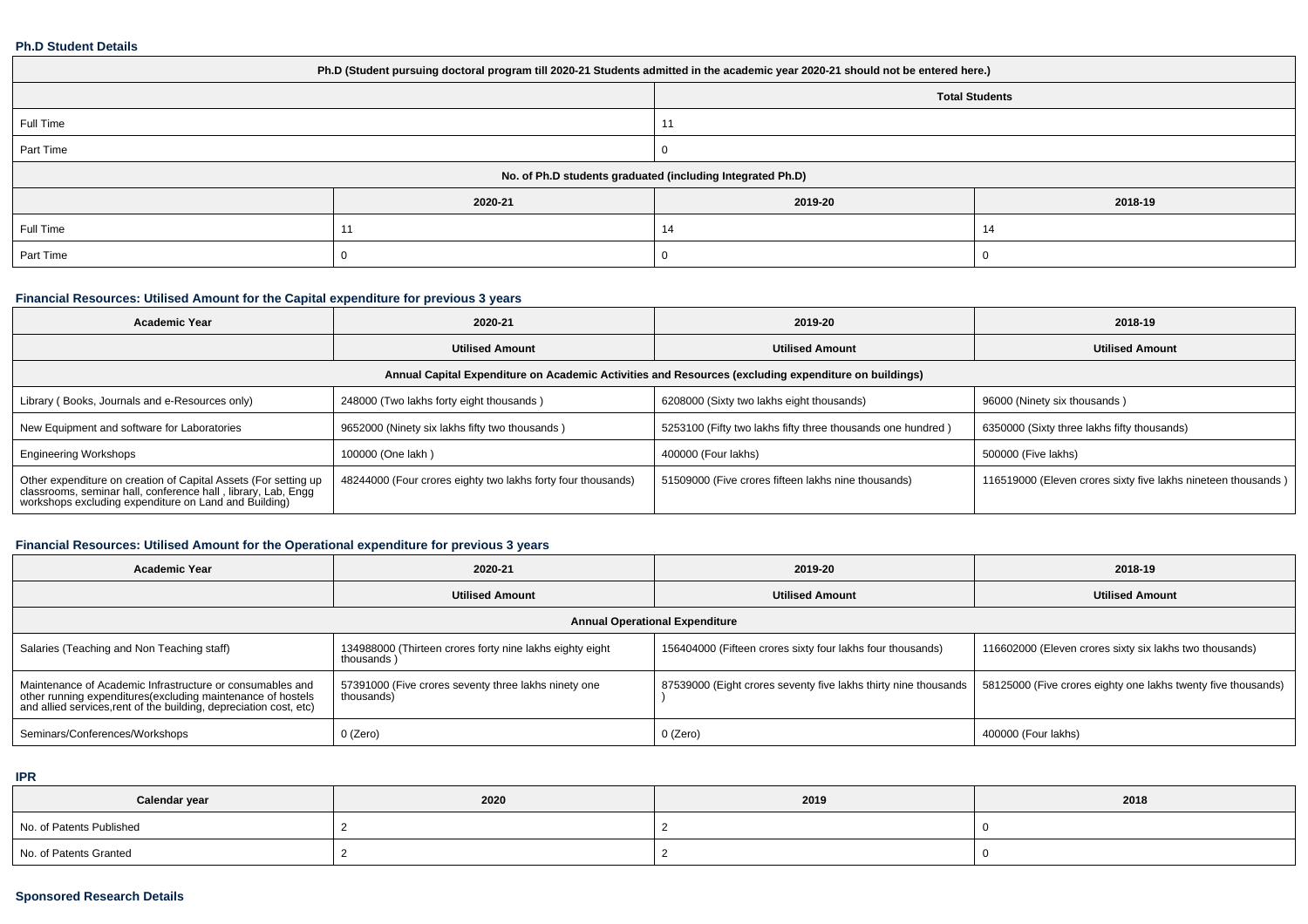| <b>Financial Year</b>                    | 2020-21                              | 2019-20                              | 2018-19                              |
|------------------------------------------|--------------------------------------|--------------------------------------|--------------------------------------|
| Total no. of Sponsored Projects          |                                      |                                      |                                      |
| Total no. of Funding Agencies            |                                      |                                      |                                      |
| Total Amount Received (Amount in Rupees) | 6541000                              | 6541000                              | 6541000                              |
| Amount Received in Words                 | Sixty Five Lakhs Forty One Thousands | Sixty Five Lakhs Forty One Thousands | Sixty Five Lakhs Forty One Thousands |

# **Consultancy Project Details**

| <b>Financial Year</b>                    | 2020-21                                                          | 2019-20                                                             | 2018-19                                                |
|------------------------------------------|------------------------------------------------------------------|---------------------------------------------------------------------|--------------------------------------------------------|
| Total no. of Consultancy Projects        | 65                                                               | 80                                                                  | -80                                                    |
| Total no. of Client Organizations        |                                                                  | 22                                                                  | -20                                                    |
| Total Amount Received (Amount in Rupees) | 9437549                                                          | 10181929                                                            | 6656403                                                |
| Amount Received in Words                 | Ninety four lakhs thirty seven thousands five hundred forty nine | One crore one lakh eighty one thousands nine hundred twenty<br>nine | Sixty six lakhs fifty six thousands four hundred three |

# **PCS Facilities: Facilities of physically challenged students**

| 1. Do your institution buildings have Lifts/Ramps?                                                                                                         | Yes, more than 80% of the buildings |
|------------------------------------------------------------------------------------------------------------------------------------------------------------|-------------------------------------|
| 2. Do your institution have provision for walking aids, including wheelchairs and transportation from one building to another for<br>handicapped students? | No                                  |
| 3. Do your institution buildings have specially designed toilets for handicapped students?                                                                 | Yes, more than 40% of the buildings |

## **Faculty Details**

| Srno | <b>Name</b>                     | Age | Designation                | Gender | Qualification | <b>Experience (In</b><br>Months) | <b>Currently working</b><br>with institution? | <b>Joining Date</b> | <b>Leaving Date</b>      | <b>Association type</b> |
|------|---------------------------------|-----|----------------------------|--------|---------------|----------------------------------|-----------------------------------------------|---------------------|--------------------------|-------------------------|
|      | Shahanaz Ayub                   | 48  | Associate Professor        | Female | Ph.D          | 275                              | Yes                                           | 15-12-2009          | $\sim$                   | Regular                 |
| 2    | Shashank Gupta                  | 29  | <b>Assistant Professor</b> | Male   | M.Tech        | 58                               | Yes                                           | 23-12-2017          | $\overline{\phantom{a}}$ | Regular                 |
| 3    | Anil Kumar Solanki              | 59  | Professor                  | Male   | Ph.D          | 384                              | Yes                                           | 13-07-1989          | $\overline{\phantom{a}}$ | Regular                 |
| 4    | Sanjai Kumar Gupta              | 49  | Associate Professor        | Male   | Ph.D          | 324                              | Yes                                           | 20-03-2003          | $\sim$                   | Regular                 |
| 5    | Raghu Nath Verma                | 53  | Associate Professor        | Male   | Ph.D          | 228                              | Yes                                           | 05-08-2002          | $\sim$                   | Regular                 |
| 6    | Yashpal Singh                   | 53  | Associate Professor        | Male   | Ph.D          | 316                              | Yes                                           | 22-03-1995          | $\overline{\phantom{a}}$ | Regular                 |
|      | D K Srivastava                  | 54  | Professor                  | Male   | Ph.D          | 294                              | Yes                                           | 10-08-1999          | $\sim$                   | Regular                 |
| 8    | Narendra Singh<br>Beniwal       | 44  | Associate Professor        | Male   | Ph.D          | 228                              | Yes                                           | 30-07-2002          | $\sim$                   | Regular                 |
| 9    | Surendra Kumar<br><b>Sriwas</b> | 41  | <b>Assistant Professor</b> | Male   | Ph.D          | 140                              | Yes                                           | 16-12-2009          | $\sim$                   | Regular                 |
| 10   | D C Dhubkarya                   | 55  | Associate Professor        | Male   | Ph.D          | 350                              | Yes                                           | 30-05-1996          | $\overline{\phantom{a}}$ | Regular                 |
| 11   | Mahendra Kumar                  | 47  | Associate Professor        | Male   | Ph.D          | 252                              | Yes                                           | 30-01-2002          | $\sim$                   | Regular                 |
| 12   | Deepak Nagaria                  | 46  | Professor                  | Male   | Ph.D          | 264                              | Yes                                           | 24-07-1999          | $\sim$                   | Regular                 |
| 13   | J P Saini                       | 55  | Professor                  | Male   | Ph.D          | 408                              | Yes                                           | 31-07-1999          | $\sim$                   | Regular                 |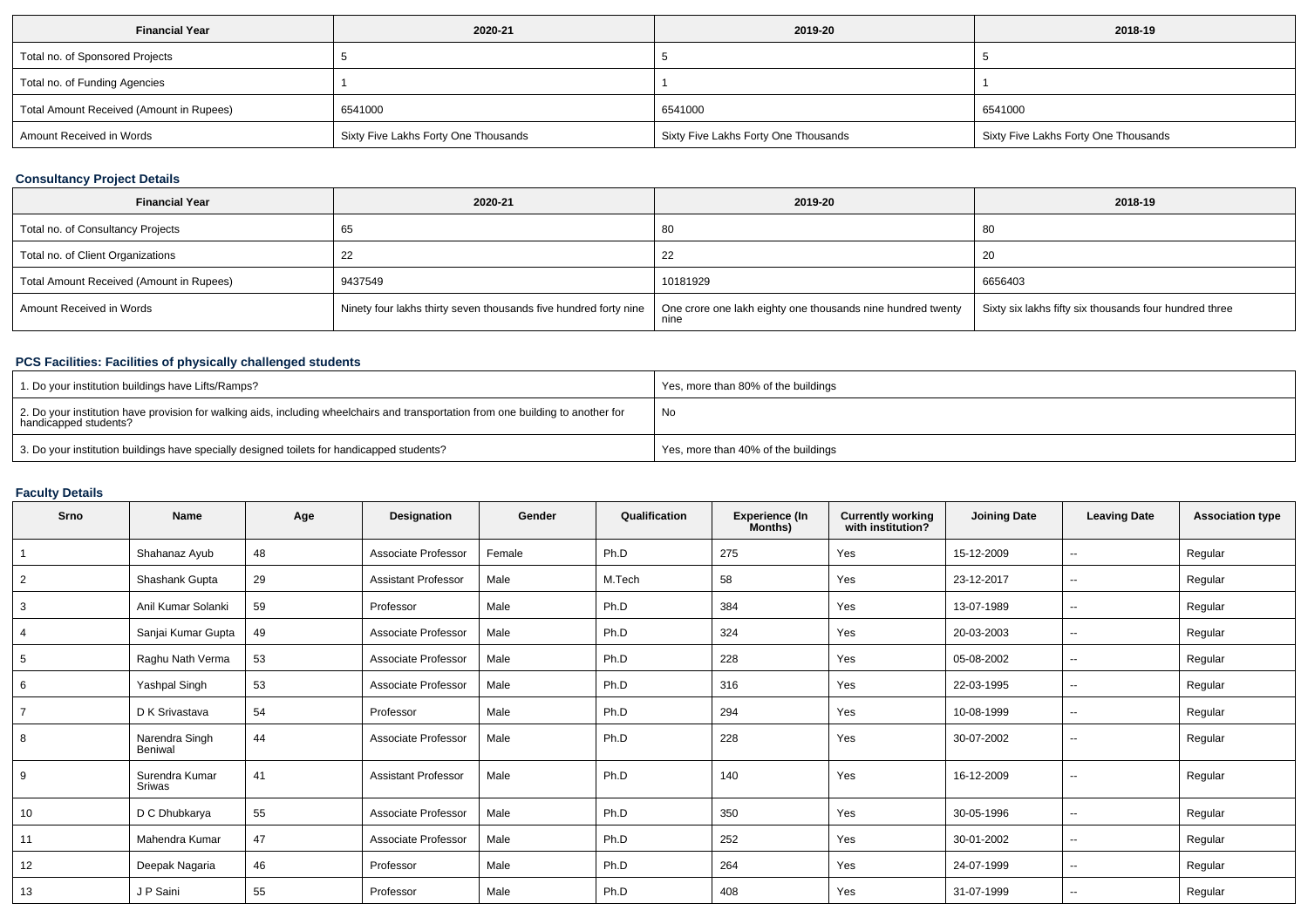| 14 | Atul Kumar Dwivedi                | 34 | <b>Assistant Professor</b>                          | Male   | Ph.D   | 120 | Yes | 11-12-2017 | $\overline{\phantom{a}}$ | Regular             |
|----|-----------------------------------|----|-----------------------------------------------------|--------|--------|-----|-----|------------|--------------------------|---------------------|
| 15 | Satish Kumar Singh                | 35 | <b>Assistant Professor</b>                          | Male   | Ph.D   | 124 | Yes | 14-12-2017 | $\overline{\phantom{a}}$ | Regular             |
| 16 | Vinod Kumar Tyagi                 | 61 | Dean / Principal /<br>Director / Vice<br>Chancellor | Male   | Ph.D   | 400 | No  | 22-12-2016 | 27-08-2021               | Adhoc / Contractual |
| 17 | Tej Pratap Singh                  | 52 | <b>Assistant Professor</b>                          | Male   | Ph.D   | 276 | Yes | 01-11-2006 | $\overline{\phantom{a}}$ | Regular             |
| 18 | Ravindra Kumar                    | 42 | <b>Assistant Professor</b>                          | Male   | Ph.D   | 172 | Yes | 16-12-2009 | $\overline{\phantom{a}}$ | Regular             |
| 19 | Sudeep Yadav                      | 42 | <b>Assistant Professor</b>                          | Male   | Ph.D   | 183 | Yes | 30-10-2006 | $\overline{\phantom{a}}$ | Regular             |
| 20 | Hiwarkar Ajay<br><b>D</b> devidas | 47 | Associate Professor                                 | Male   | Ph.D   | 263 | Yes | 23-08-1999 | $\overline{\phantom{a}}$ | Regular             |
| 21 | Abhai Kumar Verma                 | 56 | Professor                                           | Male   | Ph.D   | 395 | Yes | 21-07-2009 | $\ddotsc$                | Regular             |
| 22 | Mukesh Shukla                     | 57 | Professor                                           | Male   | Ph.D   | 384 | Yes | 21-07-1992 | $\ddot{\phantom{a}}$     | Regular             |
| 23 | Amitabh Kumar<br>Srivastava       | 50 | Professor                                           | Male   | Ph.D   | 302 | Yes | 26-07-1999 | $\overline{\phantom{a}}$ | Regular             |
| 24 | Rajendra Kumar<br>Kaushal         | 48 | Associate Professor                                 | Male   | Ph.D   | 228 | Yes | 30-07-2002 | $\overline{\phantom{a}}$ | Regular             |
| 25 | Ashish Gupta                      | 39 | <b>Assistant Professor</b>                          | Male   | Ph.D   | 224 | Yes | 21-12-2009 | $\overline{\phantom{a}}$ | Regular             |
| 26 | Anjani Kumar Nigam                | 60 | Professor                                           | Male   | Ph.D   | 436 | No  | 25-06-2002 | 30-06-2021               | Regular             |
| 27 | Beerendra Kumar                   | 29 | <b>Assistant Professor</b>                          | Male   | M.Tech | 58  | Yes | 22-12-2017 | $\overline{\phantom{a}}$ | Regular             |
| 28 | N P Yadav                         | 47 | Professor                                           | Male   | Ph.D   | 262 | Yes | 06-10-1999 | $\overline{\phantom{a}}$ | Regular             |
| 29 | Narendra Kumar                    | 40 | <b>Assistant Professor</b>                          | Male   | Ph.D   | 201 | Yes | 07-11-2016 | $\overline{\phantom{a}}$ | Regular             |
| 30 | <b>Tarun Soota</b>                | 47 | Associate Professor                                 | Male   | Ph.D   | 224 | Yes | 15-12-2009 | $\ddotsc$                | Regular             |
| 31 | Vijay Verma                       | 41 | <b>Assistant Professor</b>                          | Male   | Ph.D   | 249 | Yes | 06-06-2009 | $\overline{\phantom{a}}$ | Regular             |
| 32 | Sunil Kumar Rajput                | 44 | <b>Assistant Professor</b>                          | Male   | Ph.D   | 164 | Yes | 17-12-2007 | $\overline{\phantom{a}}$ | Regular             |
| 33 | Ajay Suryavanshi                  | 48 | <b>Assistant Professor</b>                          | Male   | Ph.D   | 242 | Yes | 04-12-2006 | $\overline{\phantom{a}}$ | Regular             |
| 34 | Aditya Kumar Padap                | 43 | Associate Professor                                 | Male   | Ph.D   | 258 | Yes | 29-01-2000 | $\overline{\phantom{a}}$ | Regular             |
| 35 | Sanjay Agarwal                    | 57 | Professor                                           | Male   | Ph.D   | 360 | Yes | 01-08-1996 | $\overline{\phantom{a}}$ | Regular             |
| 36 | Arun Kumar Pandey                 | 45 | Associate Professor                                 | Male   | Ph.D   | 250 | Yes | 11-12-2017 | $\overline{\phantom{a}}$ | Regular             |
| 37 | Archana Singh                     | 25 | Lecturer                                            | Female | M.Tech | 14  | Yes | 05-08-2020 | $\overline{\phantom{a}}$ | Adhoc / Contractual |
| 38 | Sharad Kumar                      | 35 | Lecturer                                            | Male   | M.Tech | 81  | Yes | 05-08-2020 | $\overline{\phantom{a}}$ | Adhoc / Contractual |
| 39 | Mudresh Mohan<br>Tripathi         | 40 | Lecturer                                            | Male   | M.Tech | 179 | Yes | 05-08-2020 | $\overline{\phantom{a}}$ | Adhoc / Contractual |
| 40 | Anuj Gupta                        | 34 | Lecturer                                            | Male   | M.Tech | 119 | Yes | 05-08-2020 | $\overline{\phantom{a}}$ | Adhoc / Contractual |
| 41 | Pawan Gupta                       | 37 | Lecturer                                            | Male   | M.Tech | 105 | Yes | 05-08-2020 | ۰.                       | Adhoc / Contractual |
| 42 | Dharmendra Singh                  | 33 | Lecturer                                            | Male   | M.Tech | 81  | Yes | 05-08-2020 | $\overline{\phantom{a}}$ | Adhoc / Contractual |
| 43 | Manoj Kumar Gupta                 | 59 | Professor                                           | Male   | Ph.D   | 405 | Yes | 19-07-1989 | $\overline{\phantom{a}}$ | Regular             |
| 44 | Vikram Singh Yadav                | 49 | Professor                                           | Male   | Ph.D   | 264 | Yes | 24-07-1999 | ۰.                       | Regular             |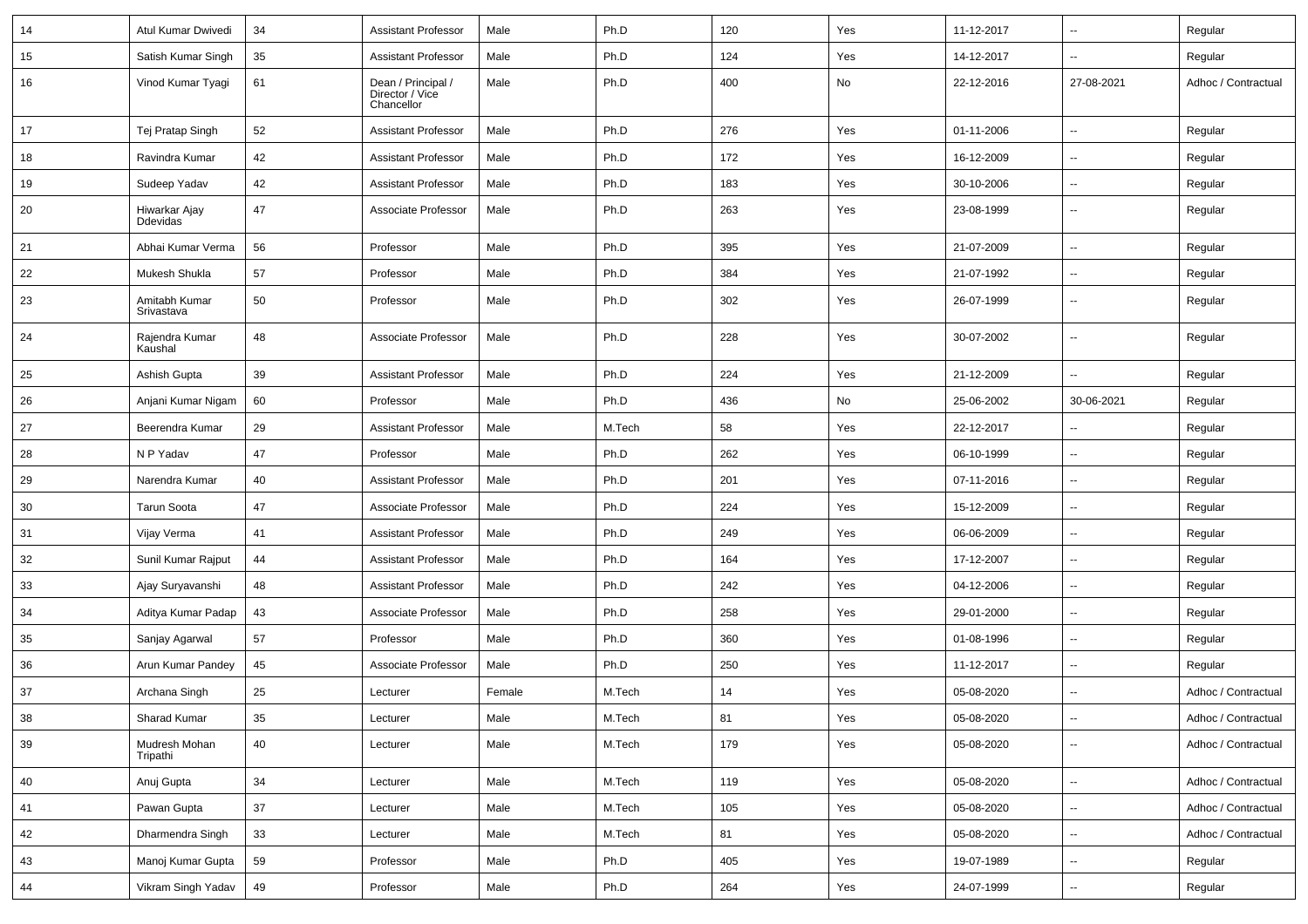| 45 | Vimal Kishore                        | 46 | Assistant Professor        | Male   | Ph.D   | 180 | Yes | 27-03-2010 | $\overline{\phantom{a}}$ | Regular             |
|----|--------------------------------------|----|----------------------------|--------|--------|-----|-----|------------|--------------------------|---------------------|
| 46 | Pravin Kumar<br>Srivastava           | 45 | <b>Assistant Professor</b> | Male   | Ph.D   | 177 | Yes | 09-11-2006 | $\overline{\phantom{a}}$ | Regular             |
| 47 | Suman Yadav                          | 48 | <b>Assistant Professor</b> | Female | Ph.D   | 177 | Yes | 30-10-2006 | $\overline{\phantom{a}}$ | Regular             |
| 48 | <b>Ekta Pandey</b>                   | 43 | <b>Assistant Professor</b> | Female | Ph.D   | 255 | Yes | 16-12-2009 | $\overline{\phantom{a}}$ | Regular             |
| 49 | Anuj Kumar Yadav                     | 32 | <b>Assistant Professor</b> | Male   | M.Tech | 109 | No  | 01-09-2018 | 30-09-2021               | Adhoc / Contractual |
| 50 | Shivam Pandey                        | 31 | <b>Assistant Professor</b> | Male   | M.Tech | 94  | No  | 05-09-2018 | 30-09-2021               | Adhoc / Contractual |
| 51 | Shailendra Pratap<br>Singh           | 39 | <b>Assistant Professor</b> | Male   | Ph.D   | 218 | No  | 04-09-2018 | 30-09-2021               | Adhoc / Contractual |
| 52 | Pushpa Farswan                       | 34 | <b>Assistant Professor</b> | Female | Ph.D   | 108 | No  | 29-09-2018 | 30-09-2021               | Adhoc / Contractual |
| 53 | Anjani Kumar<br>Shukla               | 35 | <b>Assistant Professor</b> | Male   | Ph.D   | 143 | No  | 01-09-2018 | 30-09-2021               | Adhoc / Contractual |
| 54 | Shekhar Kesarwani                    | 34 | Lecturer                   | Male   | Ph.D   | 108 | Yes | 01-10-2021 | $\mathbf{u}$             | Adhoc / Contractual |
| 55 | Anurag Tripathi                      | 28 | Assistant Professor        | Male   | M.Tech | 72  | No  | 04-09-2018 | 30-09-2021               | Adhoc / Contractual |
| 56 | KULDEEP KUMAR<br><b>SINGH</b>        | 31 | <b>Assistant Professor</b> | Male   | M.Tech | 84  | No  | 29-09-2018 | 30-09-2021               | Adhoc / Contractual |
| 57 | <b>IPPAKA NAVEEN</b><br><b>KUMAR</b> | 34 | <b>Assistant Professor</b> | Male   | M.Tech | 131 | No  | 04-09-2018 | 30-09-2021               | Adhoc / Contractual |
| 58 | <b>VIKRANT PATEL</b>                 | 28 | <b>Assistant Professor</b> | Male   | M.Tech | 38  | No  | 29-09-2018 | 30-09-2021               | Adhoc / Contractual |
| 59 | <b>ANVITA TRIPATHI</b>               | 31 | <b>Assistant Professor</b> | Female | M.Tech | 38  | No  | 29-09-2018 | 30-09-2021               | Adhoc / Contractual |
| 60 | <b>HEMANT</b><br><b>SRIVASTAVA</b>   | 35 | <b>Assistant Professor</b> | Male   | Ph.D   | 29  | No  | 04-09-2018 | 30-09-2021               | Adhoc / Contractual |
| 61 | <b>VINEET JAIN</b>                   | 30 | <b>Assistant Professor</b> | Male   | M.Tech | 84  | No  | 04-09-2018 | 30-09-2021               | Adhoc / Contractual |
| 62 | Indu Maurya                          | 29 | Lecturer                   | Female | Ph.D   | 81  | No  | 05-08-2020 | 12-06-2021               | Adhoc / Contractual |
| 63 | Shailendra Gautam                    | 35 | Lecturer                   | Male   | M.Tech | 93  | Yes | 05-08-2020 | $\sim$                   | Adhoc / Contractual |
| 64 | Bhupendra Kumar                      | 34 | Lecturer                   | Male   | M.Tech | 101 | Yes | 05-08-2020 | $\overline{\phantom{a}}$ | Adhoc / Contractual |
| 65 | Vinay Kumar Sahu                     | 31 | Lecturer                   | Male   | M.Tech | 84  | No  | 05-08-2020 | 10-04-2021               | Adhoc / Contractual |
| 66 | Nikhil Agrawal                       | 30 | Lecturer                   | Male   | M.Tech | 36  | Yes | 05-08-2020 | $\sim$                   | Adhoc / Contractual |
| 67 | Akansha Kaushal                      | 31 | Lecturer                   | Female | M.Tech | 93  | Yes | 05-08-2020 | $\overline{\phantom{a}}$ | Adhoc / Contractual |
| 68 | Tasneem Khan                         | 29 | Lecturer                   | Female | M.Tech | 11  | Yes | 05-08-2020 | $\overline{\phantom{a}}$ | Adhoc / Contractual |
| 69 | Jitendra Bahadur<br>Maurya           | 34 | Assistant Professor        | Male   | Ph.D   | 105 | No  | 01-09-2018 | 31-01-2021               | Adhoc / Contractual |
| 70 | ANINASH MISHRA                       | 30 | <b>Assistant Professor</b> | Male   | M.Tech | 55  | No  | 05-09-2018 | 28-02-2021               | Adhoc / Contractual |
| 71 | <b>BHANU PRIYA</b>                   | 34 | <b>Assistant Professor</b> | Female | Ph.D   | 34  | No  | 01-10-2018 | 30-09-2021               | Adhoc / Contractual |
| 72 | JULIE DEVI                           | 33 | <b>Assistant Professor</b> | Female | M.Tech | 41  | No  | 29-09-2018 | 30-09-2021               | Adhoc / Contractual |
| 73 | OM KUMAR<br><b>AGNIHOTRI</b>         | 29 | <b>Assistant Professor</b> | Male   | M.Tech | 34  | No  | 15-10-2018 | 30-09-2021               | Adhoc / Contractual |
| 74 | <b>SWASTI MEDHA</b>                  | 28 | <b>Assistant Professor</b> | Female | M.Tech | 60  | No  | 29-09-2018 | 30-06-2020               | Adhoc / Contractual |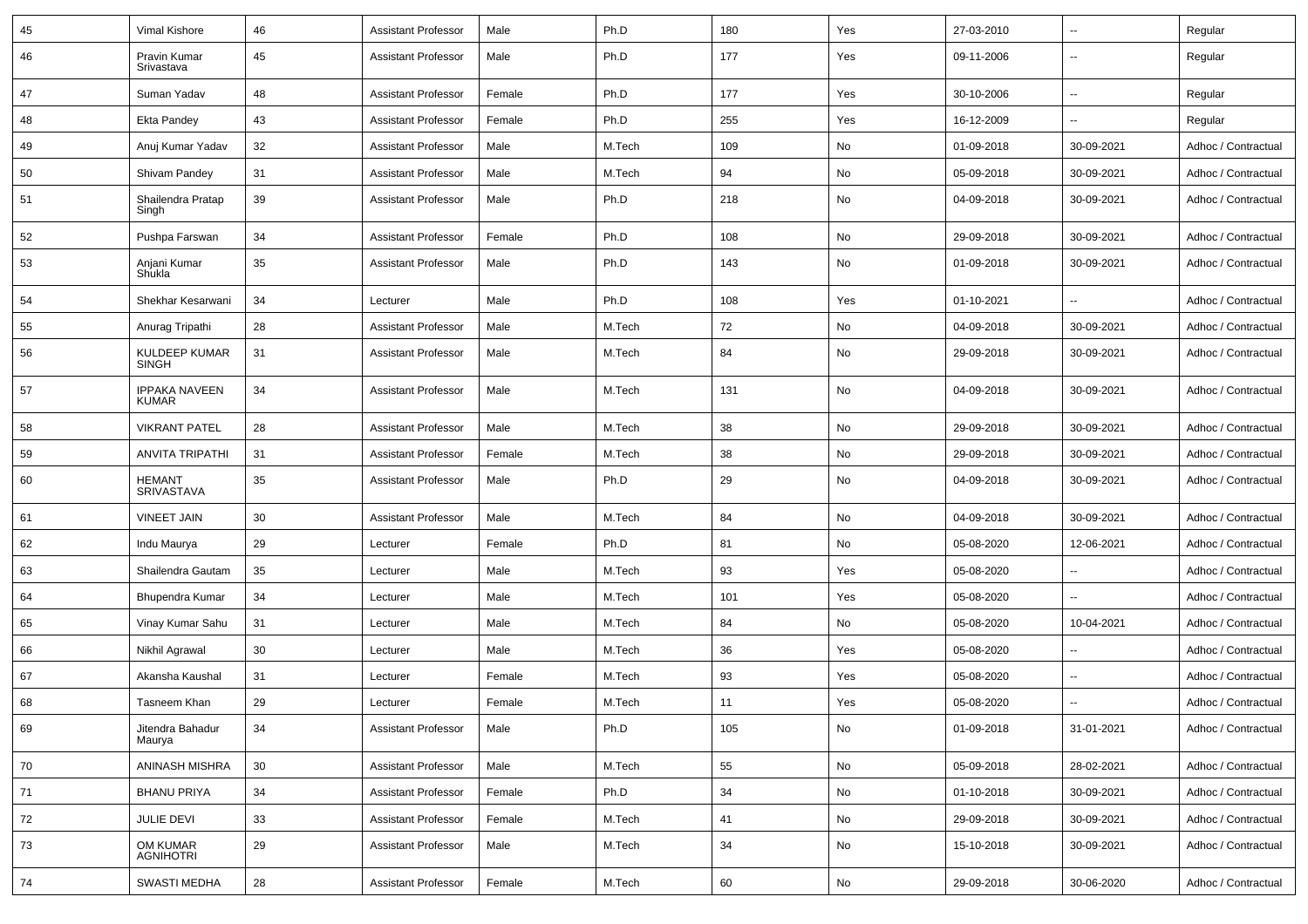|    | NARENDRA<br><b>KUMAR</b> | 34  | <b>Assistant Professor</b> | Male | Ph.D       | No  | 30-08-2018 | 30-09-2021 | Adhoc / Contractual |
|----|--------------------------|-----|----------------------------|------|------------|-----|------------|------------|---------------------|
| 76 | Kamlendra Kumar<br>Verma | -33 | Lecturer                   | Male | <b>MBA</b> | Yes | 05-08-2020 | $- -$      | Adhoc / Contractual |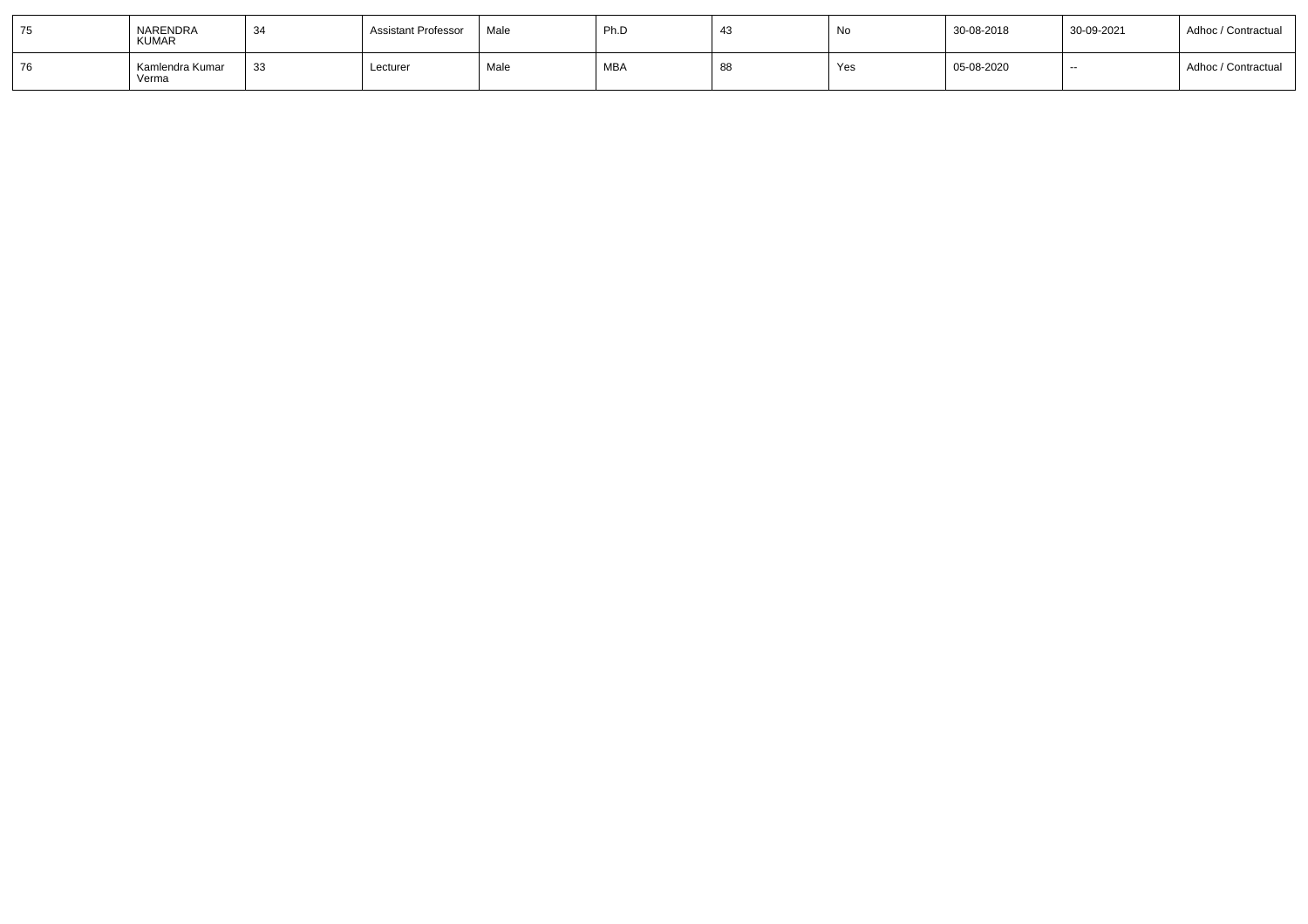# **National Institutional Ranking FrameworkMinistry of Education Government of IndiaWelcome to Data Capturing System: OVERALL**

# **Submitted Institute Data for NIRF'2022'**

# Institute Name: Bundelkhand Institute of Engineering & Technology [IR-O-C-46805]

## **Sanctioned (Approved) Intake**

| <b>Academic Year</b>    | 2020-21 | 2019-20 | 2018-19 | 2017-18 | 2016-17 | 2015-16 |
|-------------------------|---------|---------|---------|---------|---------|---------|
| UG [4 Years Program(s)] | 340     | 34C     | 340     | 340     |         |         |
| PG [2 Year Program(s)]  | 152     | 152     |         |         |         |         |

#### **Total Actual Student Strength (Program(s) Offered by Your Institution)**

| (All programs<br>of all years) | No. of Male<br><b>Students</b> | No. of Female<br><b>Students</b> | <b>Total Students</b> | <b>Within State</b><br>(Including male<br>& female) | <b>Outside State</b><br>(Including male<br>& female) | Outside<br>Country<br>(Including male<br>& female) | Economically<br><b>Backward</b><br>(Including male<br>& female) | Socially<br>Challenged<br>$(SC+ST+OBC)$<br>Including male<br>& female) | No. of students<br>receiving full<br>tuition fee<br>reimbursement<br>from the State<br>and Central<br>Government | No. of students<br>receiving full<br>tuition fee<br>reimbursement<br>from Institution<br><b>Funds</b> | No. of students<br>receiving full<br>tuition fee<br>reimbursement<br>from the Private<br><b>Bodies</b> | No. of students<br>who are not<br>receiving full<br>tuition fee<br>reimbursement |
|--------------------------------|--------------------------------|----------------------------------|-----------------------|-----------------------------------------------------|------------------------------------------------------|----------------------------------------------------|-----------------------------------------------------------------|------------------------------------------------------------------------|------------------------------------------------------------------------------------------------------------------|-------------------------------------------------------------------------------------------------------|--------------------------------------------------------------------------------------------------------|----------------------------------------------------------------------------------|
| UG [4 Years<br>Program(s)]     | 1245                           | 286                              | 1531                  | 1496                                                | 35                                                   |                                                    |                                                                 | 877                                                                    | 108                                                                                                              |                                                                                                       |                                                                                                        | 769                                                                              |
| PG [2 Year<br>Program(s)]      | 103                            | 49                               | 152                   | 149                                                 |                                                      |                                                    |                                                                 | 66                                                                     |                                                                                                                  |                                                                                                       |                                                                                                        | 66                                                                               |

## **Placement & Higher Studies**

## **UG [4 Years Program(s)]: Placement & higher studies for previous 3 years**

| <b>Academic Year</b> | No. of first year<br>students intake in the<br>year | No. of first year<br>students admitted in<br>the year | <b>Academic Year</b> | No. of students<br>admitted through<br>Lateral entry | <b>Academic Year</b> | No. of students<br>graduating in<br>minimum stipulated<br>time | No. of students<br>placed | Median salary of<br>placed<br>graduates(Amount in<br><b>Rs.</b> ) | No. of students<br>selected for Higher<br><b>Studies</b> |
|----------------------|-----------------------------------------------------|-------------------------------------------------------|----------------------|------------------------------------------------------|----------------------|----------------------------------------------------------------|---------------------------|-------------------------------------------------------------------|----------------------------------------------------------|
| 2015-16              | 340                                                 | 331                                                   | 2016-17              | 68                                                   | 2018-19              | 339                                                            | 87                        | 472000(Four lakhs<br>seventy two<br>thousands)                    | 116                                                      |
| 2016-17              | 340                                                 | 381                                                   | 2017-18              | 68                                                   | 2019-20              | 340                                                            | 122                       | 492000(Four<br>thousands ninety two<br>thousands)                 | 121                                                      |
| 2017-18              | 340                                                 | 402                                                   | 2018-19              | 68                                                   | 2020-21              | 369                                                            | 194                       | 440000(Four lakhs<br>forty thousands)                             | 19                                                       |

#### **PG [2 Years Program(s)]: Placement & higher studies for previous 3 years**

| <b>Academic Year</b> | No. of first vear<br>students intake in the<br>year | No. of first vear<br>students admitted in<br>the year | <b>Academic Year</b> | No. of students graduating in minimum<br>stipulated time | No. of students<br>placed | Median salary of<br>placed<br>graduates(Amount in<br><b>Rs.</b> ) | No. of students<br>selected for Higher<br><b>Studies</b> |
|----------------------|-----------------------------------------------------|-------------------------------------------------------|----------------------|----------------------------------------------------------|---------------------------|-------------------------------------------------------------------|----------------------------------------------------------|
| 2017-18              | 188                                                 | 126                                                   | 2018-19              | 126                                                      |                           | 456000(Four Lakhs<br>fifty six thousands)                         |                                                          |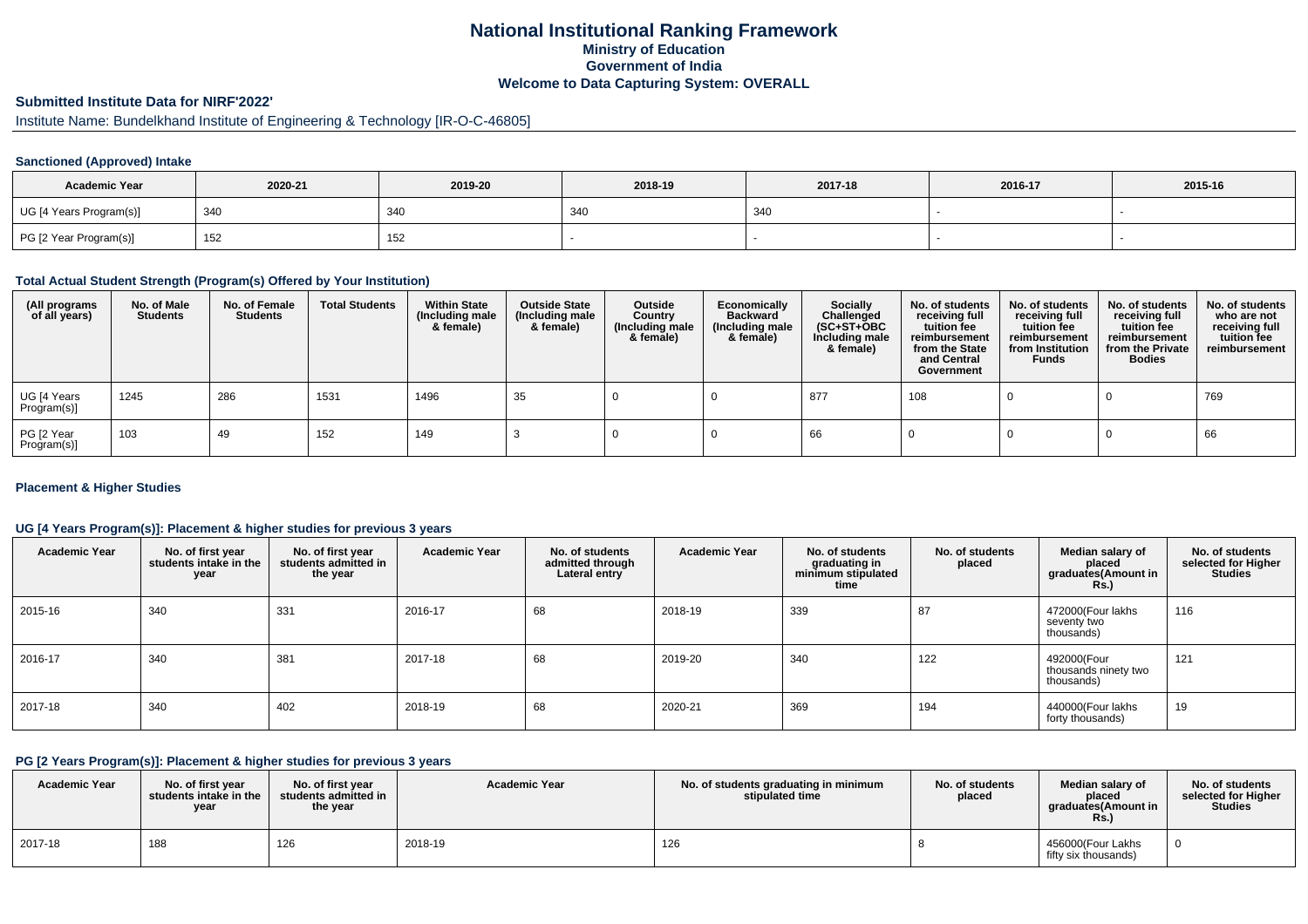| 2018-19 | 152 | 78 | 2019-20 |                                | 475000(Four Lakhs<br>seventy five<br>thousands)  |  |
|---------|-----|----|---------|--------------------------------|--------------------------------------------------|--|
| 2019-20 | 152 |    | 2020-21 | $\overline{\phantom{a}}$<br>70 | 375000(Three Lakhs<br>seventy five<br>thousands) |  |

#### **Ph.D Student Details**

| Ph.D (Student pursuing doctoral program till 2020-21 Students admitted in the academic year 2020-21 should not be entered here.) |                                                                                                                                  |          |          |  |  |  |  |  |
|----------------------------------------------------------------------------------------------------------------------------------|----------------------------------------------------------------------------------------------------------------------------------|----------|----------|--|--|--|--|--|
|                                                                                                                                  | <b>Total Students</b>                                                                                                            |          |          |  |  |  |  |  |
| Full Time                                                                                                                        |                                                                                                                                  | 11       |          |  |  |  |  |  |
| Part Time                                                                                                                        |                                                                                                                                  | 0        |          |  |  |  |  |  |
| No. of Ph.D students graduated (including Integrated Ph.D)                                                                       |                                                                                                                                  |          |          |  |  |  |  |  |
|                                                                                                                                  | 2020-21                                                                                                                          | 2019-20  | 2018-19  |  |  |  |  |  |
| Full Time                                                                                                                        | 11                                                                                                                               | 14<br>14 |          |  |  |  |  |  |
| Part Time                                                                                                                        |                                                                                                                                  | 0        |          |  |  |  |  |  |
|                                                                                                                                  | PG (Student pursuing MD/MS/DNB program till 2020-21 Students admitted in the academic year 2021 - 22 should not be entered here) |          |          |  |  |  |  |  |
|                                                                                                                                  | Number of students pursuing PG (MD/MS/DNB) program                                                                               |          | $\bf{0}$ |  |  |  |  |  |
| No. of students Graduating in PG (MD/MS/DNB) program                                                                             |                                                                                                                                  |          |          |  |  |  |  |  |
| 2020-21                                                                                                                          | 2019-20                                                                                                                          | 2018-19  |          |  |  |  |  |  |
|                                                                                                                                  |                                                                                                                                  | 0        |          |  |  |  |  |  |

## **Online Education**

| 1. Does all programs/courses were completed on time.                                            |                                                                                       | Yes                                                                                                                                                                                                                                                                                             |                                                |  |  |  |
|-------------------------------------------------------------------------------------------------|---------------------------------------------------------------------------------------|-------------------------------------------------------------------------------------------------------------------------------------------------------------------------------------------------------------------------------------------------------------------------------------------------|------------------------------------------------|--|--|--|
| 2. Measures taken to complete the syllabus of courses and programs.                             |                                                                                       | The Timetable Committee headed by the Director Sir and a senior Faculty Member draws up a detailed timetable which efficiently<br>deploys the units of time for academic and co-curricular purposes as for example, theory, pract<br>tutorial, life-skill, value education, and add-on classes. |                                                |  |  |  |
| 3. The period of delay in completion of syllabus (in months).                                   |                                                                                       |                                                                                                                                                                                                                                                                                                 |                                                |  |  |  |
| 4. The period of delay in conducting exams (in months).                                         |                                                                                       |                                                                                                                                                                                                                                                                                                 |                                                |  |  |  |
| <b>Portal Name</b>                                                                              | No. of students offered online courses which have credit<br>transferred to transcript | Total no, of online courses which have credit transferred<br>to the transcript                                                                                                                                                                                                                  | Total no. of credits transferred to transcript |  |  |  |
| Swayam                                                                                          |                                                                                       |                                                                                                                                                                                                                                                                                                 |                                                |  |  |  |
| 5. No. of courses developed and available online on Swayam platform by your institution faculty |                                                                                       |                                                                                                                                                                                                                                                                                                 |                                                |  |  |  |

# **Financial Resources: Utilised Amount for the Capital expenditure for previous 3 years**

| <b>Academic Year</b> | 2020-21                                                                                              | 2019-20                                   | 2018-19                      |  |  |  |  |  |  |
|----------------------|------------------------------------------------------------------------------------------------------|-------------------------------------------|------------------------------|--|--|--|--|--|--|
|                      | <b>Utilised Amount</b>                                                                               | <b>Utilised Amount</b>                    | <b>Utilised Amount</b>       |  |  |  |  |  |  |
|                      | Annual Capital Expenditure on Academic Activities and Resources (excluding expenditure on buildings) |                                           |                              |  |  |  |  |  |  |
| Library              | 248000 (Two lakhs forty eight thousands)                                                             | 6208000 (Sixty two lakhs eight thousands) | 96000 (Ninety six thousands) |  |  |  |  |  |  |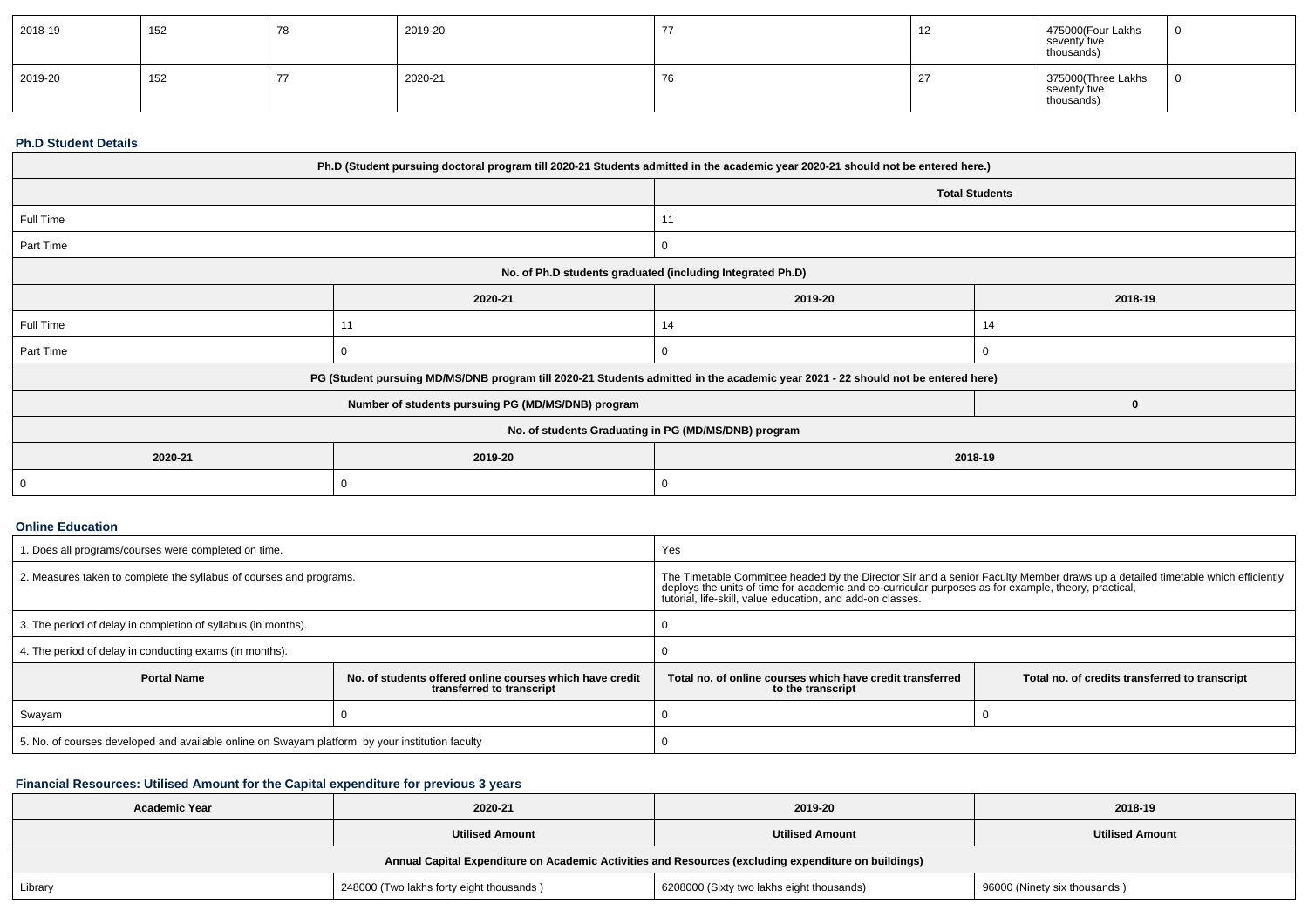| New Equipment for Laboratories                                                                  | 9652000 (Ninety six lakhs fifty two thousands)               | 5253100 (Fifty two lakhs fifty three thousands one hundred) | 1 6350000 (Sixty three lakhs fifty thousands)                 |
|-------------------------------------------------------------------------------------------------|--------------------------------------------------------------|-------------------------------------------------------------|---------------------------------------------------------------|
| <b>Engineering Workshops</b>                                                                    | 100000 (one lakh)                                            | 400000 (Four lakhs)                                         | 500000 (Five lakhs)                                           |
| Other expenditure on creation of Capital Assets (excluding<br>expenditure on Land and Building) | 48244000 (Four crores eighty two lakhs forty four thousands) | 51509000 (Five crores fifteen lakhs nine thousands)         | 116519000 (Eleven crores sixty five lakhs nineteen thousands) |

# **Financial Resources: Utilised Amount for the Operational expenditure for previous 3 years**

| <b>Academic Year</b>                                                                                                                                                                           | 2020-21                                                                                                                             | 2019-20                                                         | 2018-19                                                       |  |  |  |  |  |
|------------------------------------------------------------------------------------------------------------------------------------------------------------------------------------------------|-------------------------------------------------------------------------------------------------------------------------------------|-----------------------------------------------------------------|---------------------------------------------------------------|--|--|--|--|--|
|                                                                                                                                                                                                | <b>Utilised Amount</b>                                                                                                              | <b>Utilised Amount</b>                                          | <b>Utilised Amount</b>                                        |  |  |  |  |  |
| <b>Annual Operational Expenditure</b>                                                                                                                                                          |                                                                                                                                     |                                                                 |                                                               |  |  |  |  |  |
| Salaries (Teaching and Non Teaching staff)                                                                                                                                                     | 156404000 (Fifteen crores sixty four lakhs four thousands)<br>134988000 (Thirteen crores forty nine lakhs eighty eight<br>thousands |                                                                 | 116602000 (Eleven crores sixty six lakhs two thousands)       |  |  |  |  |  |
| Maintenance of Academic Infrastructure or consumables and<br>other running expenditures(excluding maintenance of hostels<br>and allied services, rent of the building, depreciation cost, etc) | 57391000 (Five crores seventy three lakhs ninety one<br>thousands)                                                                  | 87935000 (Eight crores seventy five lakhs thirty nine thousands | 58125000 (Five crores eighty one lakhs twenty five thousands) |  |  |  |  |  |
| Seminars/Conferences/Workshops                                                                                                                                                                 | $0$ (zero)                                                                                                                          | $0$ (zero)                                                      | 400000 (Four lacs)                                            |  |  |  |  |  |

#### **IPR**

| Calendar year            | 2020 | 2019 | 2018 |  |
|--------------------------|------|------|------|--|
| No. of Patents Published |      |      |      |  |
| No. of Patents Granted   |      |      |      |  |

## **Sponsored Research Details**

| <b>Financial Year</b>                    | 2020-21                              | 2019-20                              | 2018-19                              |  |
|------------------------------------------|--------------------------------------|--------------------------------------|--------------------------------------|--|
| Total no. of Sponsored Projects          |                                      |                                      |                                      |  |
| Total no. of Funding Agencies            |                                      |                                      |                                      |  |
| Total Amount Received (Amount in Rupees) | 6541000                              | 6541000                              | 6541000                              |  |
| Amount Received in Words                 | Sixty Five Lakhs Forty One Thousands | Sixty Five Lakhs Forty One Thousands | Sixty Five Lakhs Forty One Thousands |  |

## **Consultancy Project Details**

| <b>Financial Year</b>                    | 2020-21                                                          | 2019-20                                                             | 2018-19                                                |
|------------------------------------------|------------------------------------------------------------------|---------------------------------------------------------------------|--------------------------------------------------------|
| Total no. of Consultancy Projects        | 65                                                               | 80                                                                  | 80                                                     |
| Total no. of Client Organizations        |                                                                  |                                                                     | 20                                                     |
| Total Amount Received (Amount in Rupees) | 9437549                                                          | 10181929                                                            | 6656403                                                |
| Amount Received in Words                 | Ninety four lakhs thirty seven thousands five hundred forty nine | One crore one lakh eighty one thousands nine hundred twenty<br>nine | Sixty six lakhs fifty six thousands four hundred three |

# **Executive Development Program/Management Development Programs**

| <b>Financial Year</b> |         | 2019-20 | the contract of the contract of the |
|-----------------------|---------|---------|-------------------------------------|
|                       | 2020-21 |         | 2018-19                             |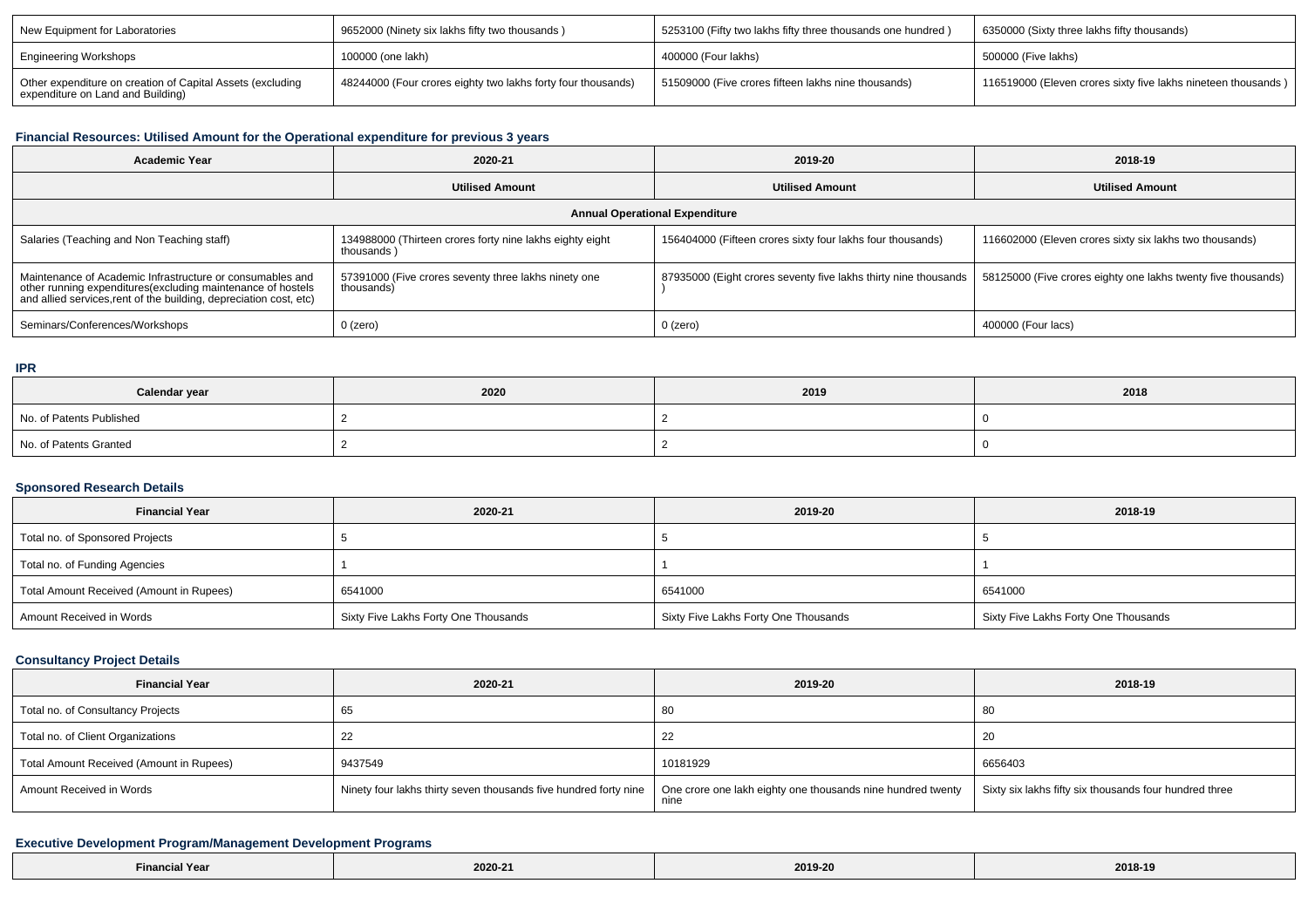| Total no. of Executive Development Programs/ Management<br>Development Programs   |      |      |      |
|-----------------------------------------------------------------------------------|------|------|------|
| Total no. of Participants                                                         | 200  | 250  |      |
| Total Annual Earnings (Amount in Rupees)(Excluding Lodging<br>& Boarding Charges) |      |      |      |
| Total Annual Earnings in Words                                                    | Zero | Zero | Zero |

# **PCS Facilities: Facilities of physically challenged students**

| 1. Do your institution buildings have Lifts/Ramps?                                                                                                         | Not available |
|------------------------------------------------------------------------------------------------------------------------------------------------------------|---------------|
| 2. Do your institution have provision for walking aids, including wheelchairs and transportation from one building to another for<br>handicapped students? | No            |
| 3. Do your institution buildings have specially designed toilets for handicapped students?                                                                 | Not available |

## **Accreditation**

### **NBA Accreditation**

| 1. Does your institute have a valid NBA Accreditation? |                                                                                            | <b>YES</b>                    |                             |  |  |
|--------------------------------------------------------|--------------------------------------------------------------------------------------------|-------------------------------|-----------------------------|--|--|
|                                                        | Total number of programs (whose two batches have passed out) in the institution/department | Number of programs accredited |                             |  |  |
| 13                                                     |                                                                                            |                               |                             |  |  |
| Name of the accredited program                         | Valid from                                                                                 | Valid upto                    | <b>Accreditation Status</b> |  |  |
| <b>Mechanical Engineering</b>                          | 20-11-2019                                                                                 | 30-06-2022                    | Accredited for 3 years      |  |  |
| <b>Chemical Engineering</b>                            | 24-08-2020                                                                                 | 30-06-2023                    | Accredited for 3 years      |  |  |
| Electronics and Communication Engineering              | 19-05-2021                                                                                 | 30-06-2024                    | Accredited for 3 years      |  |  |
| Civil Engineering                                      | 19-05-2021                                                                                 | 30-06-2024                    | Accredited for 3 years      |  |  |
| Computer Science and Engineering                       | 01-12-2021                                                                                 | 30-06-2024                    | Accredited for 3 years      |  |  |

## **NAAC Accreditation**

| <sup>1</sup> . Does your institute have a valid NAAC Accreditation? | $\overline{1}$<br>NC. |
|---------------------------------------------------------------------|-----------------------|
|                                                                     |                       |

# **Faculty Details**

| Srno | Name                        | Age | Designation                | Gender | Qualification | <b>Experience (In</b><br><b>Months)</b> | <b>Currently working</b><br>with institution? | <b>Joining Date</b> | <b>Leaving Date</b> | <b>Association type</b> |
|------|-----------------------------|-----|----------------------------|--------|---------------|-----------------------------------------|-----------------------------------------------|---------------------|---------------------|-------------------------|
|      | Abhai Kumar Verma           | 56  | Professor                  | Male   | Ph.D          | 395                                     | Yes                                           | 21-07-2009          | $\sim$              | Regular                 |
|      | Aditya Kumar Padap          | 43  | Associate Professor        | Male   | Ph.D          | 258                                     | Yes                                           | 29-01-2000          | $- -$               | Regular                 |
|      | Ajay Suryavanshi            | 48  | <b>Assistant Professor</b> | Male   | Ph.D          | 242                                     | Yes                                           | 04-12-2006          | $\sim$              | Regular                 |
|      | Akansha Kaushal             | 31  | Lecturer                   | Female | M.Tech        | 93                                      | Yes                                           | 05-08-2020          | $- -$               | Adhoc / Contractual     |
|      | Amitabh Kumar<br>Srivastava | 50  | Professor                  | Male   | Ph.D          | 302                                     | Yes                                           | 26-07-1999          | $- -$               | Regular                 |
|      | Anil Kumar Solanki          | 59  | Professor                  | Male   | Ph.D          | 384                                     | Yes                                           | 13-07-1989          | $\sim$              | Regular                 |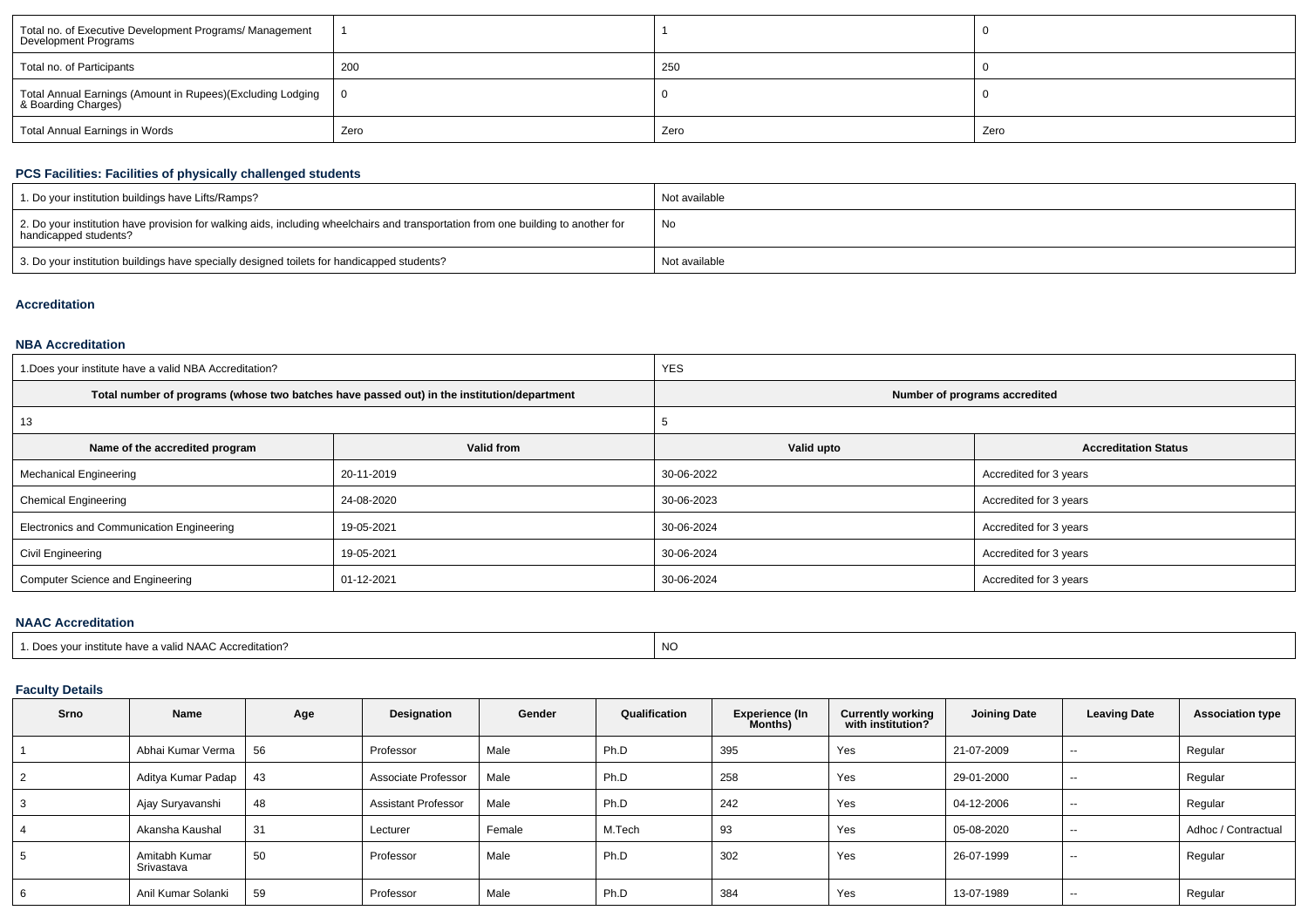| 7  | <b>ANINASH MISHRA</b>                | 30 | <b>Assistant Professor</b> | Male   | M.Tech     | 55  | No            | 05-09-2018 | 28-02-2021               | Adhoc / Contractual |
|----|--------------------------------------|----|----------------------------|--------|------------|-----|---------------|------------|--------------------------|---------------------|
| 8  | Anjani Kumar Nigam                   | 60 | Professor                  | Male   | Ph.D       | 436 | No            | 25-06-2002 | 30-06-2021               | Regular             |
| 9  | Anjani Kumar<br>Shukla               | 35 | <b>Assistant Professor</b> | Male   | Ph.D       | 143 | No            | 01-09-2018 | 30-09-2021               | Adhoc / Contractual |
| 10 | Anuj Gupta                           | 34 | Lecturer                   | Male   | M.Tech     | 119 | Yes           | 05-08-2020 | Ξ.                       | Adhoc / Contractual |
| 11 | Anuj Kumar Yadav                     | 32 | <b>Assistant Professor</b> | Male   | M.Tech     | 109 | No            | 01-09-2018 | 30-09-2021               | Adhoc / Contractual |
| 12 | Anurag Tripathi                      | 28 | <b>Assistant Professor</b> | Male   | M.Tech     | 72  | No            | 04-09-2018 | 30-09-2021               | Adhoc / Contractual |
| 13 | <b>ANVITA TRIPATHI</b>               | 31 | <b>Assistant Professor</b> | Female | M.Tech     | 38  | No            | 29-09-2018 | 30-09-2021               | Adhoc / Contractual |
| 14 | Archana Singh                        | 25 | Lecturer                   | Female | M.Tech     | 14  | Yes           | 05-08-2020 | $\overline{\phantom{a}}$ | Adhoc / Contractual |
| 15 | Arun Kumar Pandey                    | 45 | Associate Professor        | Male   | Ph.D       | 250 | Yes           | 11-12-2017 | $\overline{\phantom{a}}$ | Regular             |
| 16 | Ashish Gupta                         | 39 | <b>Assistant Professor</b> | Male   | Ph.D       | 224 | Yes           | 21-12-2009 | $\mathbf{u}$             | Regular             |
| 17 | Atul Kumar Dwivedi                   | 34 | <b>Assistant Professor</b> | Male   | Ph.D       | 120 | Yes           | 11-12-2017 | $\overline{\phantom{a}}$ | Regular             |
| 18 | Beerendra Kumar                      | 29 | <b>Assistant Professor</b> | Male   | M.Tech     | 58  | Yes           | 22-12-2017 | $\ddotsc$                | Regular             |
| 19 | <b>BHANU PRIYA</b>                   | 34 | <b>Assistant Professor</b> | Female | Ph.D       | 34  | No            | 01-10-2018 | 30-09-2021               | Adhoc / Contractual |
| 20 | Bhupendra Kumar                      | 34 | Lecturer                   | Male   | M.Tech     | 101 | Yes           | 05-08-2020 | --                       | Adhoc / Contractual |
| 21 | D C Dhubkarya                        | 55 | Associate Professor        | Male   | Ph.D       | 350 | Yes           | 30-05-1996 | $\mathbf{u}$             | Regular             |
| 22 | D K Srivastava                       | 54 | Professor                  | Male   | Ph.D       | 294 | Yes           | 10-08-1999 | $\overline{\phantom{a}}$ | Regular             |
| 23 | Deepak Nagaria                       | 46 | Professor                  | Male   | Ph.D       | 264 | Yes           | 24-07-1999 | $\overline{\phantom{a}}$ | Regular             |
| 24 | Dharmendra Singh                     | 33 | Lecturer                   | Male   | M.Tech     | 81  | Yes           | 05-08-2020 | $\overline{\phantom{a}}$ | Adhoc / Contractual |
| 25 | <b>Ekta Pandey</b>                   | 43 | <b>Assistant Professor</b> | Female | Ph.D       | 255 | Yes           | 16-12-2009 | Ξ.                       | Regular             |
| 26 | <b>HEMANT</b><br><b>SRIVASTAVA</b>   | 35 | <b>Assistant Professor</b> | Male   | Ph.D       | 29  | No            | 04-09-2018 | 30-09-2021               | Adhoc / Contractual |
| 27 | Hiwarkar Ajay<br>Ddevidas            | 47 | Associate Professor        | Male   | Ph.D       | 263 | Yes           | 23-08-1999 | $\overline{\phantom{a}}$ | Regular             |
| 28 | Indu Maurya                          | 29 | Lecturer                   | Female | Ph.D       | 81  | No            | 05-08-2020 | 12-06-2021               | Adhoc / Contractual |
| 29 | <b>IPPAKA NAVEEN</b><br><b>KUMAR</b> | 34 | <b>Assistant Professor</b> | Male   | M.Tech     | 131 | No            | 04-09-2018 | 30-09-2021               | Adhoc / Contractual |
| 30 | J P Saini                            | 55 | Professor                  | Male   | Ph.D       | 408 | Yes           | 31-07-1999 | $\sim$                   | Regular             |
| 31 | Jitendra Bahadur<br>Maurya           | 34 | <b>Assistant Professor</b> | Male   | Ph.D       | 105 | No            | 01-09-2018 | 31-01-2021               | Adhoc / Contractual |
| 32 | JULIE DEVI                           | 33 | <b>Assistant Professor</b> | Female | M.Tech     | 41  | $\mathsf{No}$ | 29-09-2018 | 30-09-2021               | Adhoc / Contractual |
| 33 | Kamlendra Kumar<br>Verma             | 33 | Lecturer                   | Male   | <b>MBA</b> | 88  | Yes           | 05-08-2020 | $\sim$                   | Adhoc / Contractual |
| 34 | KULDEEP KUMAR<br><b>SINGH</b>        | 31 | <b>Assistant Professor</b> | Male   | M.Tech     | 84  | No            | 29-09-2018 | 30-09-2021               | Adhoc / Contractual |
| 35 | Mahendra Kumar                       | 47 | Associate Professor        | Male   | Ph.D       | 252 | Yes           | 30-01-2002 | $\mathbf{u}$             | Regular             |
| 36 | Manoj Kumar Gupta                    | 59 | Professor                  | Male   | Ph.D       | 405 | Yes           | 19-07-1989 | $\overline{\phantom{a}}$ | Regular             |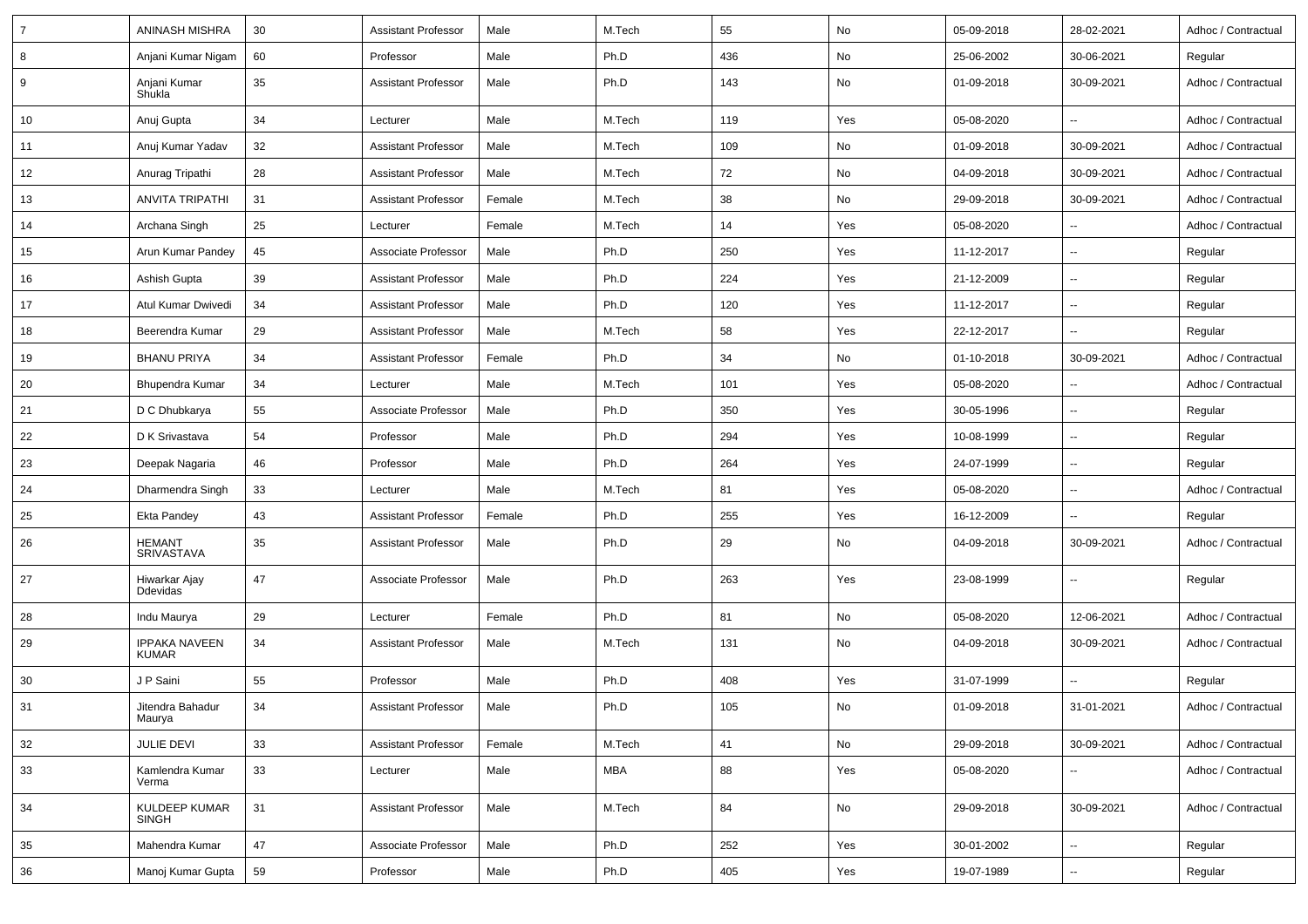| 37 | Mudresh Mohan<br>Tripathi    | 40 | Lecturer                   | Male   | M.Tech | 179               | Yes           | 05-08-2020 | $\overline{\phantom{a}}$ | Adhoc / Contractual |
|----|------------------------------|----|----------------------------|--------|--------|-------------------|---------------|------------|--------------------------|---------------------|
| 38 | Mukesh Shukla                | 57 | Professor                  | Male   | Ph.D   | 384               | Yes           | 21-07-1992 | $\overline{\phantom{a}}$ | Regular             |
| 39 | N P Yadav                    | 47 | Professor                  | Male   | Ph.D   | 262               | Yes           | 06-10-1999 | $\overline{\phantom{a}}$ | Regular             |
| 40 | Narendra Kumar               | 40 | <b>Assistant Professor</b> | Male   | Ph.D   | 201               | Yes           | 07-11-2016 | $\mathbf{u}$             | Regular             |
| 41 | NARENDRA<br><b>KUMAR</b>     | 34 | <b>Assistant Professor</b> | Male   | Ph.D   | 43                | No            | 30-08-2018 | 30-09-2021               | Adhoc / Contractual |
| 42 | Narendra Singh<br>Beniwal    | 44 | Associate Professor        | Male   | Ph.D   | 228               | Yes           | 30-07-2002 | $\overline{\phantom{a}}$ | Regular             |
| 43 | Nikhil Agrawal               | 30 | Lecturer                   | Male   | M.Tech | 36                | Yes           | 05-08-2020 | $\overline{\phantom{a}}$ | Adhoc / Contractual |
| 44 | OM KUMAR<br><b>AGNIHOTRI</b> | 29 | <b>Assistant Professor</b> | Male   | M.Tech | 34                | No            | 15-10-2018 | 30-09-2021               | Adhoc / Contractual |
| 45 | Pawan Gupta                  | 37 | Lecturer                   | Male   | M.Tech | 105               | Yes           | 05-08-2020 | $\overline{\phantom{a}}$ | Adhoc / Contractual |
| 46 | Pravin Kumar<br>Srivastava   | 45 | <b>Assistant Professor</b> | Male   | Ph.D   | 177               | Yes           | 09-11-2006 | $\sim$                   | Regular             |
| 47 | Pushpa Farswan               | 34 | <b>Assistant Professor</b> | Female | Ph.D   | 108               | No            | 29-09-2018 | 30-09-2021               | Adhoc / Contractual |
| 48 | Raghu Nath Verma             | 53 | Associate Professor        | Male   | Ph.D   | 228               | Yes           | 05-08-2002 | $\overline{\phantom{a}}$ | Regular             |
| 49 | Rajendra Kumar<br>Kaushal    | 48 | Associate Professor        | Male   | Ph.D   | 228               | Yes           | 30-07-2002 | $\overline{\phantom{a}}$ | Regular             |
| 50 | Ravindra Kumar               | 42 | <b>Assistant Professor</b> | Male   | Ph.D   | 172               | Yes           | 16-12-2009 | $\overline{\phantom{a}}$ | Regular             |
| 51 | Sanjai Kumar Gupta           | 49 | Associate Professor        | Male   | Ph.D   | 324               | Yes           | 20-03-2003 | $\overline{\phantom{a}}$ | Regular             |
| 52 | Sanjay Agarwal               | 57 | Professor                  | Male   | Ph.D   | 360               | Yes           | 01-08-1996 | $\overline{\phantom{a}}$ | Regular             |
| 53 | Satish Kumar Singh           | 35 | <b>Assistant Professor</b> | Male   | Ph.D   | 124               | Yes           | 14-12-2017 | $\overline{\phantom{a}}$ | Regular             |
| 54 | Shahanaz Ayub                | 48 | Associate Professor        | Female | Ph.D   | 275               | Yes           | 15-12-2009 | $\sim$                   | Regular             |
| 55 | Shailendra Gautam            | 35 | Lecturer                   | Male   | M.Tech | 93                | Yes           | 05-08-2020 | $\overline{\phantom{a}}$ | Adhoc / Contractual |
| 56 | Shailendra Pratap<br>Singh   | 39 | <b>Assistant Professor</b> | Male   | Ph.D   | 218               | No            | 04-09-2018 | 30-09-2021               | Adhoc / Contractual |
| 57 | Sharad Kumar                 | 35 | Lecturer                   | Male   | M.Tech | 81                | Yes           | 05-08-2020 | $\overline{\phantom{a}}$ | Adhoc / Contractual |
| 58 | Shashank Gupta               | 29 | <b>Assistant Professor</b> | Male   | M.Tech | 58                | Yes           | 23-12-2017 | $\mathbf{u}$             | Regular             |
| 59 | Shekhar Kesarwani            | 34 | Lecturer                   | Male   | Ph.D   | 108               | Yes           | 01-10-2021 | $\overline{\phantom{a}}$ | Adhoc / Contractual |
| 60 | Shivam Pandey                | 31 | Assistant Professor        | Male   | M.Tech | $\ensuremath{94}$ | $\mathsf{No}$ | 05-09-2018 | 30-09-2021               | Adhoc / Contractual |
| 61 | Sudeep Yadav                 | 42 | <b>Assistant Professor</b> | Male   | Ph.D   | 183               | Yes           | 30-10-2006 | Ξ.                       | Regular             |
| 62 | Suman Yadav                  | 48 | Assistant Professor        | Female | Ph.D   | 177               | Yes           | 30-10-2006 | $\overline{\phantom{a}}$ | Regular             |
| 63 | Sunil Kumar Rajput           | 44 | Assistant Professor        | Male   | Ph.D   | 164               | Yes           | 17-12-2007 | $\overline{\phantom{a}}$ | Regular             |
| 64 | Surendra Kumar<br>Sriwas     | 41 | <b>Assistant Professor</b> | Male   | Ph.D   | 140               | Yes           | 16-12-2009 | $\sim$                   | Regular             |
| 65 | SWASTI MEDHA                 | 28 | <b>Assistant Professor</b> | Female | M.Tech | 60                | No            | 29-09-2018 | 30-06-2020               | Adhoc / Contractual |
| 66 | Tarun Soota                  | 47 | Associate Professor        | Male   | Ph.D   | 224               | Yes           | 15-12-2009 | $\overline{\phantom{a}}$ | Regular             |